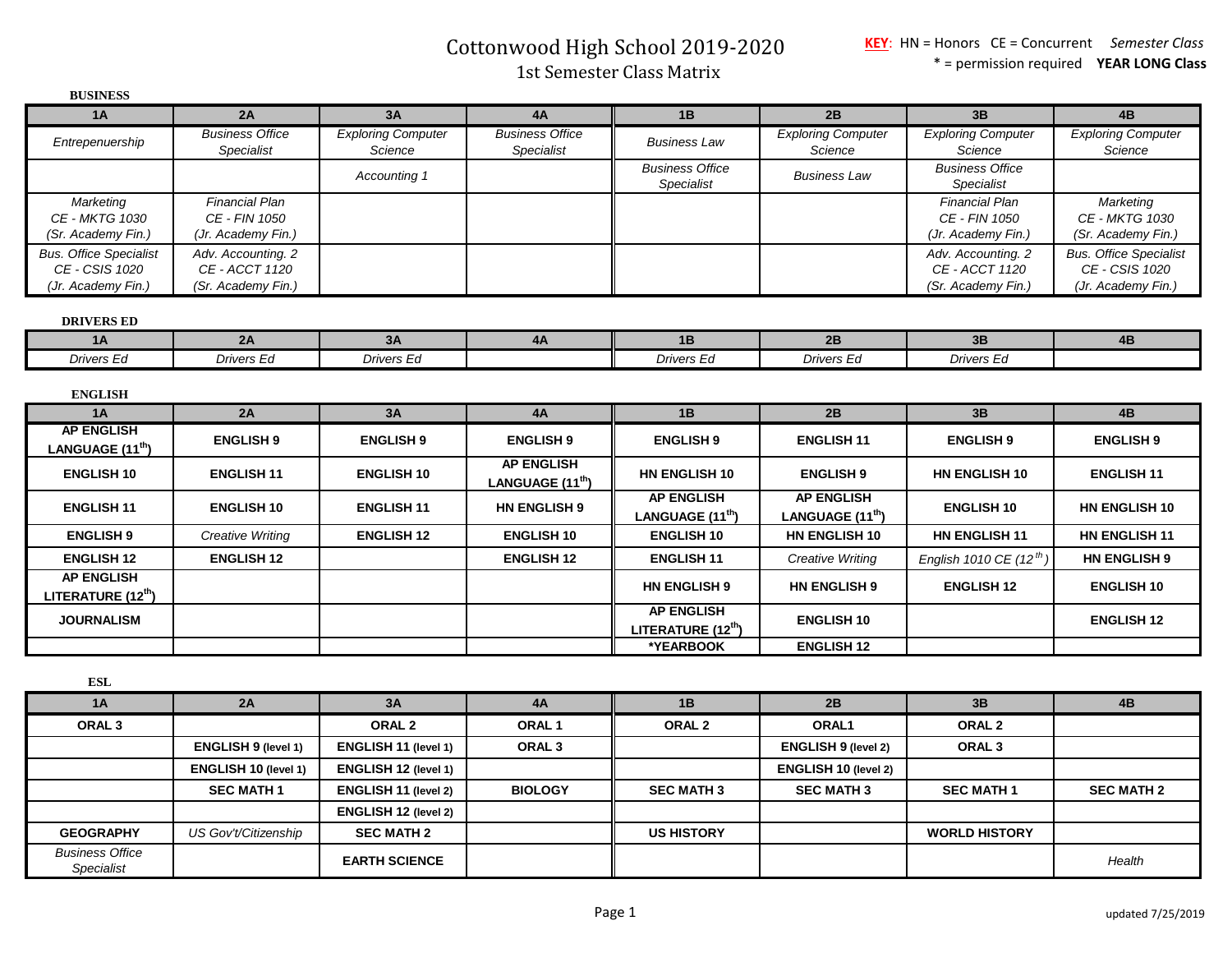Cottonwood High School 2019-2020

1st Semester Class Matrix

| <b>FACS</b>              |                              |         |                          |                   |                     |                   |         |
|--------------------------|------------------------------|---------|--------------------------|-------------------|---------------------|-------------------|---------|
| 1A                       | 2A                           | 3A      | 4A                       | 1B                | 2B                  | 3B                | 4B      |
| Foods 1                  | Foods 1                      | Foods 1 | Foods 2                  | Foods 1           | Foods 1             | Foods 2           | Foods 2 |
| <b>Child Development</b> | <b>Fashion Design Studio</b> | Foods 2 | <b>Child Development</b> | Sewing/Clothing 1 |                     | Sewing/Clothing 1 |         |
|                          | <b>CHILD CARE 1</b>          |         |                          | Sewing/Clothing 2 | <b>CHILD CARE 1</b> | Sewing/Clothing 2 |         |
|                          | <b>CHILD CARE 2</b>          |         |                          |                   | <b>CHILD CARE 2</b> |                   |         |

## **FINE ARTS**

| 1A                                | 2A                               | 3A                  | 4A                 | 1B                                | 2B               | 3B                  | 4B                         |
|-----------------------------------|----------------------------------|---------------------|--------------------|-----------------------------------|------------------|---------------------|----------------------------|
| <b>TV BROADCASTING</b><br>$1 - 2$ | <b>AP ART HISTORY</b>            | Painting 1 - Oil    | <b>DRAWING 3-4</b> | <b>TV BROADCASTING</b><br>$1 - 2$ | Painting 1 - Oil | Painting 1 - Oil    | 3D Design 1                |
| TV Broadcasting 1                 | AP ART STUDIO -<br><b>DRAW</b>   | Digital Photography | <b>DRAWING 5-6</b> | TV Broadcasting 1                 | Art Foundations  | Digital Photography | 3D Design 2                |
| TV Broadcasting 2                 | AP ART STUDIO -<br><b>DESIGN</b> |                     | <b>Stage Crew</b>  | TV Broadcasting 2                 |                  |                     | <b>Digital Photography</b> |
| <b>Art Foundations</b>            | Digital Photography              |                     |                    | Drawing 1                         |                  |                     | Drawing 1                  |
|                                   | Drawing 1                        |                     |                    |                                   |                  |                     |                            |

## **PERFORMING ARTS**

| 1A         | 2A                     | 3A                    | 4A                                 | <b>1B</b>      | 2B                    | 3B                | 4B               |
|------------|------------------------|-----------------------|------------------------------------|----------------|-----------------------|-------------------|------------------|
| Dance 1A   | <b>DANCE 1</b>         |                       |                                    |                | <b>DANCE 2</b>        |                   | *DANCE COMPANY   |
| *MADRIGALS | <b>Music Listening</b> | *WOMEN'S CHOIR        | <b>MIXED CHOIR</b>                 | *CONCERT CHOIR | <b>DANCE 3</b>        |                   |                  |
|            | <b>CONCERT BAND</b>    | AP MUSIC THEORY       | <b>CONCERT</b><br><b>ORCHESTRA</b> | Guitar         | <b>SYMPHONIC BAND</b> | Piano 1           | Piano 1          |
|            |                        | I MUSIC COMPOSITION I |                                    |                |                       | <b>DEBATE 1/2</b> |                  |
| Film       | <b>THEATRE 2</b>       |                       | <b>Play Production</b>             |                | <b>THEATRE 2</b>      | <b>DEBATE 3/4</b> | <b>THEATRE 3</b> |

**HEALTH**

| 1A                                   | 2A                                    | 3A                                         | 4A                                   | 1 <b>B</b> | 2B                          | 3B                                       | 4B                                    |
|--------------------------------------|---------------------------------------|--------------------------------------------|--------------------------------------|------------|-----------------------------|------------------------------------------|---------------------------------------|
| <b>MEDICAL</b><br><b>TERMINOLOGY</b> | Health                                | <b>EXERCISE SPORT</b><br><b>SCIENCE</b>    | <b>MEDICAL</b><br><b>TERMINOLOGY</b> | Health     | Health                      | Health                                   | <b>INTRO HEALTH</b><br><b>SCIENCE</b> |
|                                      | <b>INTRO HEALTH</b><br><b>SCIENCE</b> | I MEDICAL ANATOMY & I<br><b>PHYSIOLOGY</b> |                                      | Health     | Teaching as a<br>Profession | MEDICAL ANATOMY & I<br><b>PHYSIOLOGY</b> |                                       |
|                                      | <b>MEDICAL</b><br><b>TERMINOLOGY</b>  |                                            |                                      |            |                             |                                          |                                       |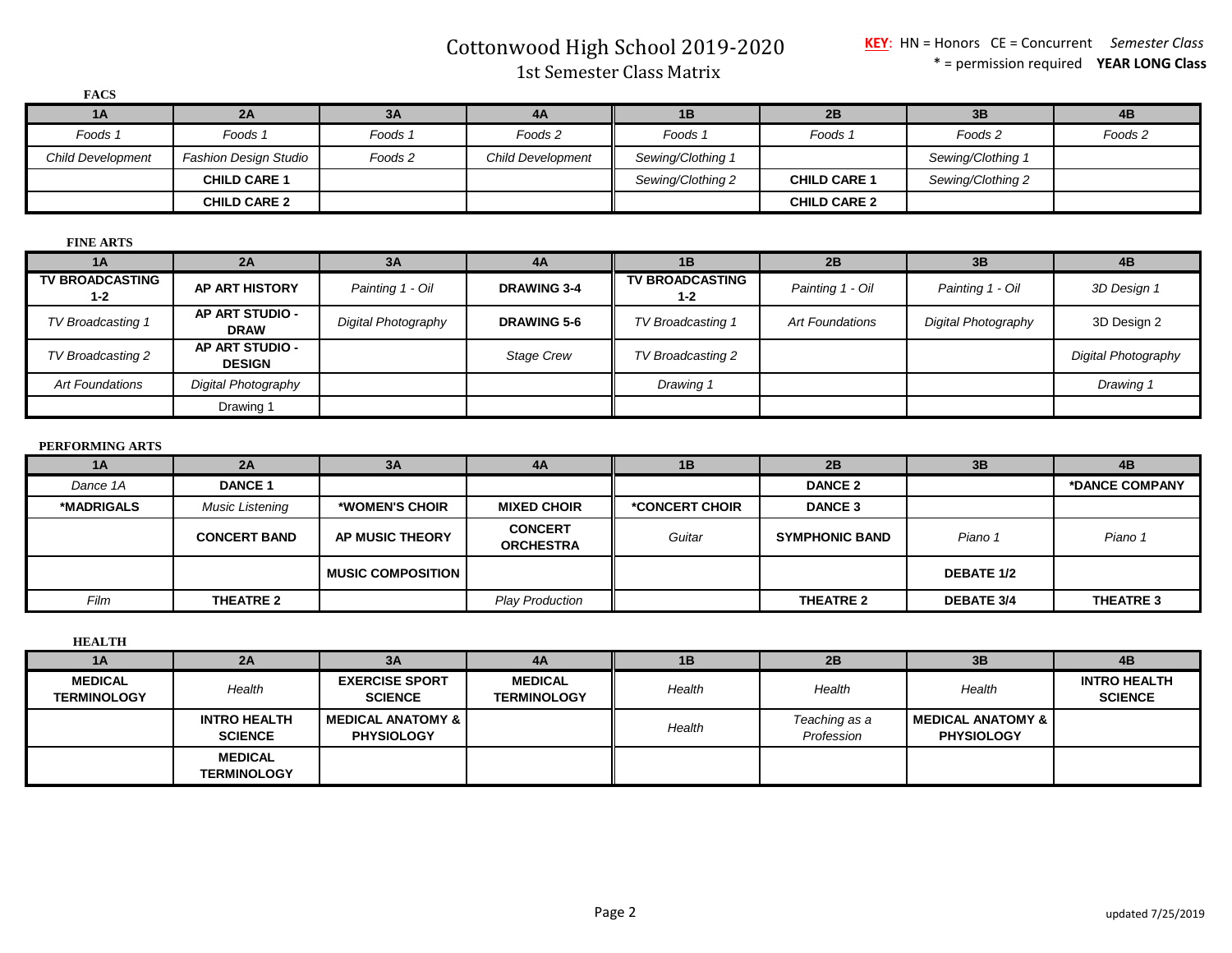Cottonwood High School 2019-2020

1st Semester Class Matrix

| 1A                                      |                                    |                                                                                            |                         |                               |                                                                                                                             |                                |                                 |
|-----------------------------------------|------------------------------------|--------------------------------------------------------------------------------------------|-------------------------|-------------------------------|-----------------------------------------------------------------------------------------------------------------------------|--------------------------------|---------------------------------|
|                                         | 2A                                 | 3A                                                                                         | 4A                      | 1B                            | 2B                                                                                                                          | 3B                             | 4B                              |
| <b>HN SEC MATH 1</b>                    | <b>SEC MATH 1</b>                  | <b>SEC MATH 1</b>                                                                          | <b>MODERN MATH</b>      | <b>SEC MATH 1 LAB</b>         | <b>SEC MATH 1</b>                                                                                                           | <b>SEC MATH 2</b>              | <b>HN SEC MATH 1</b>            |
| <b>SEC MATH 2</b>                       | <b>HN SEC MATH 3</b>               | <b>SEC MATH 3</b>                                                                          | <b>SEC MATH 1</b>       | <b>SEC MATH 3</b>             | <b>SEC MATH 2</b>                                                                                                           | <b>SEC MATH 3</b>              | <b>SEC MATH 2</b>               |
| <b>HN SEC MATH 3</b>                    | <b>SEC MATH 3</b>                  | <b>INTRO STATISTICS</b>                                                                    | <b>AP CALCULUS</b>      | <b>HN SEC MATH 1</b>          | <b>SEC MATH 3</b>                                                                                                           | <b>HN SEC MATH 1</b>           | <b>SEC MATH 3</b>               |
| ≌SEC MATH 1 W/LAB                       | <b>MODERN MATH</b>                 | <b>AP STATISTICS</b>                                                                       | <b>SEC MATH 2</b>       | <b>MODERN MATH</b>            | <b>COLLEGE PREP MATH</b>                                                                                                    | <b>SEC MATH 1</b>              | <b>COLLEGE PREP MATH</b>        |
| $\infty$ SEC MATH 2 W/LAB               | *C-BLOCK: AP<br><b>CALCULUS BC</b> | <b>SEC MATH 2</b>                                                                          | <b>SEC MATH 3</b>       | $\sqrt{ }$ SEC MATH 2 LAB     | <b>HN SEC MATH 2</b>                                                                                                        |                                | <b>SEC MATH 1</b>               |
| <b>A-BLOCK: HN SEC</b><br><b>MATH 2</b> |                                    | College Algebra<br>CE - MATH 1050                                                          | <b>HN SEC MATH 3</b>    | <b>SEC MATH 1</b>             | Quantitative Reason<br>CE - MATH 1030                                                                                       |                                | <b>HN SEC MATH 1</b>            |
|                                         |                                    | <b>HN SEC MATH 2</b>                                                                       | <b>SEC MATH 1</b>       | <b>SEC MATH 2</b>             |                                                                                                                             |                                |                                 |
|                                         |                                    | *B-BLOCK: HN SEC<br><b>MATH3</b>                                                           |                         | A-BLOCK: AP<br><b>PHYSICS</b> | *C-BLOCK: AP<br><b>PHYSICS</b>                                                                                              | *B-BLOCK: AP<br><b>PHYSICS</b> |                                 |
| cooresponding lab on B Day<br>PE        |                                    | $\infty$ Secondary Math classes listed with a lab are 2 periods and MUST be taken with the |                         | A Day                         | $\left\  \bm{\mathsf{V}} \right\ $ Math Labs are 2 periods and MUST be taken with the cooresponding Secondary Math class on |                                |                                 |
| 1A                                      | 2A                                 | 3A                                                                                         | 4A                      | 1B                            | 2B                                                                                                                          | 3B                             | 4B                              |
| Dance 1A                                | <b>Fitness for Life</b>            | <b>Fitness for Life</b>                                                                    | <b>Weight Train 2</b>   | <b>Weight Train: Football</b> | <b>Weight Train</b>                                                                                                         | <b>Weight Train</b>            | Lifetime Sports                 |
|                                         | Lifetime Sports -                  |                                                                                            |                         |                               |                                                                                                                             |                                |                                 |
| <b>Fitness for Life</b>                 | Basketball                         | $9th$ Grade PE                                                                             | Yoga                    | Yoga                          | <b>Fitness for Life</b>                                                                                                     | <b>Lifetime Sports</b>         | *DANCE COMPANY                  |
| *DRILL                                  | <b>DANCE 1</b>                     |                                                                                            | <i>*Girls Athletics</i> | <b>Fitness for Life</b>       | <b>DANCE 2</b>                                                                                                              |                                | <i>*Boys Athletics</i>          |
| *ATHLETICS -<br><b>FOOTBALL</b>         |                                    |                                                                                            |                         | *CHEER                        | <b>DANCE 3</b>                                                                                                              |                                | *ATHLETICS -<br><b>BASEBALL</b> |
|                                         |                                    |                                                                                            |                         | <b>SWIM TEAM</b>              |                                                                                                                             |                                |                                 |
|                                         |                                    |                                                                                            |                         |                               |                                                                                                                             |                                |                                 |
| <b>SCIENCE</b><br>1A                    | 2A                                 | 3A                                                                                         | 4A                      | 1B                            | 2B                                                                                                                          | 3B                             | 4B                              |
| <b>BIOLOGY</b>                          | <b>EARTH SCIENCE</b>               | <b>EARTH SCIENCE</b>                                                                       | <b>BIOLOGY</b>          | <b>EARTH SCIENCE</b>          | <b>EARTH SCIENCE</b>                                                                                                        | <b>EARTH SCIENCE</b>           | <b>EARTH SCIENCE</b>            |
| <b>PHYSICS WITH TECH</b>                | <b>BIOLOGY</b>                     | <b>BIOLOGY</b>                                                                             | <b>CHEMISTRY</b>        | <b>BIOLOGY</b>                | <b>BIOLOGY</b>                                                                                                              | <b>BIOLOGY</b>                 | <b>BIOLOGY</b>                  |
| <b>HN BIOLOGY</b>                       | <b>CHEMISTRY</b>                   | <b>BIOLOGY</b>                                                                             | <b>HN CHEMISTRY</b>     | <b>PHYSICS WITH TECH</b>      | <b>BIOLOGY</b>                                                                                                              | <b>PHYSCIS WITH TECH</b>       | <b>PHYSICS WITH TECH</b>        |
| <b>HN PHYSICS</b>                       | <b>HN EARTH SCIENCE</b>            | <b>CHEMISTRY</b>                                                                           | <b>Wildlife Biology</b> | <b>CHEMISTRY</b>              | <b>CHEMISTRY</b>                                                                                                            | <b>CHEMISTRY</b>               | <b>CHEMISTRY</b>                |
| <b>AP BIOLOGY</b>                       | <b>HN BIOLOGY</b>                  | <b>HN BIOLOGY</b>                                                                          | Astronomy               | <b>HN CHEMISTRY</b>           | Zoology                                                                                                                     | <b>HN BIOLOGY</b>              | <b>Wildlife Biology</b>         |
| <b>AP CHEMISTRY</b>                     | <b>HN CHEMISTRY</b>                |                                                                                            |                         | Wildlife Biology              | Astronomy                                                                                                                   | Zoology                        | <b>Environmental Sci CE</b>     |
| Geology                                 |                                    |                                                                                            |                         |                               |                                                                                                                             |                                |                                 |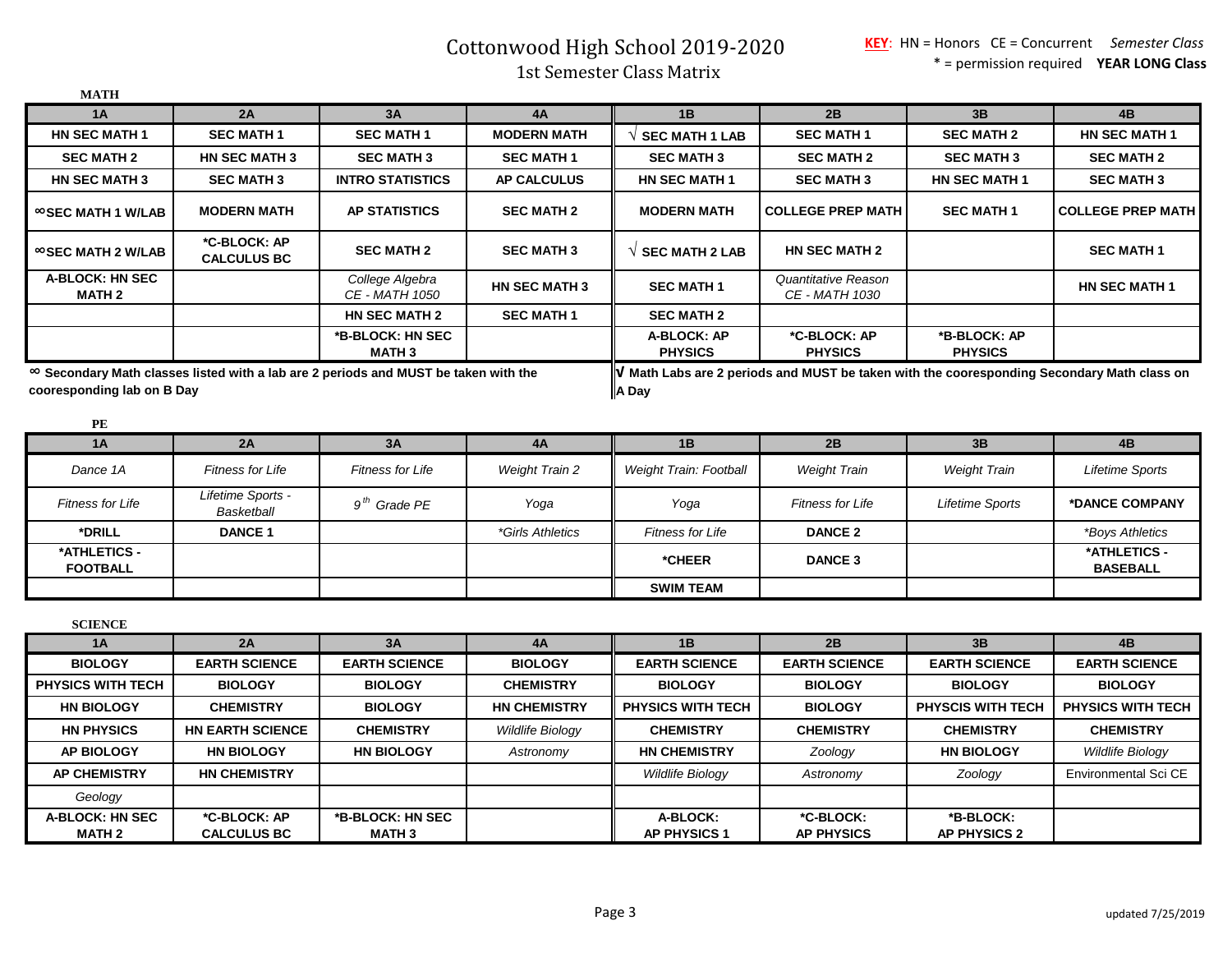# Cottonwood High School 2019-2020 1st Semester Class Matrix

| <b>SOCIAL STUDIES</b>         |                      |                      |                           |                               |                               |                           |                                      |
|-------------------------------|----------------------|----------------------|---------------------------|-------------------------------|-------------------------------|---------------------------|--------------------------------------|
| 1A                            | 2A                   | 3A                   | 4A                        | 1B                            | 2B                            | 3B                        | 4B                                   |
| <b>GEOGRAPHY</b>              | <b>GEOGRAPHY</b>     | <b>GEOGRAPHY</b>     | <b>GEOGRAPHY</b>          | <b>GEOGRAPHY</b>              | <b>GEOGRAPHY</b>              | <b>GEOGRAPHY</b>          | <b>GEOGRAPHY</b>                     |
| <b>WORLD HISTORY</b>          | <b>WORLD HISTORY</b> | <b>WORLD HISTORY</b> | <b>GEOGRAPHY</b>          | <b>WORLD HISTORY</b>          | <b>WORLD HISTORY</b>          | <b>WORLD HISTORY</b>      | <b>WORLD HISTORY</b>                 |
| <b>US HISTORY</b>             | <b>WORLD HISTORY</b> | <b>US HISTORY</b>    | <b>WORLD HISTORY</b>      | <b>AP GEOGRAPHY</b>           | <b>US HISTORY</b>             | <b>US HISTORY</b>         | <b>US HISTORY</b>                    |
| <b>AP US HISTORY</b>          | <b>US HISTORY</b>    | AP WORLD HISOTRY     | <b>US HISTORY</b>         |                               | <b>AP GEOGRAPHY</b>           | <b>AP GEOGRAPHY</b>       | <b>AP GEOGRAPHY</b>                  |
|                               | US Gov't/Citizenship | <b>AP US HISOTRY</b> | AP WORLD HISTORY          |                               | AP WORLD HISTORY              | AP WORLD HISTORY          | <b>AP EUROPEAN</b><br><b>HISTORY</b> |
| Comparative World<br>Cultures | <b>AP GOVERNMENT</b> | US Gov't/Citizenship | US Gov't/Citizenship      | Comparative World<br>Cultures | <b>AP US HISTORY</b>          | <b>AP US HISTORY</b>      | US Gov't/Citizenship                 |
| Psychology                    | <b>AP PSYCHOLOGY</b> | <b>AP PSYCHOLOGY</b> | Psychology                |                               | Comparative World<br>Cultures |                           |                                      |
| <b>Financial Literacy</b>     |                      |                      | <b>Financial Literacy</b> |                               | <b>Financial Literacy</b>     | <b>Financial Literacy</b> | <b>Financial Literacy</b>            |

### **TECHNOLOGY**

| 1A                     | 2A                 | 3A                                        | 4A                 | 1B                         | 2B                                     | 3B                                        | 4B                 |
|------------------------|--------------------|-------------------------------------------|--------------------|----------------------------|----------------------------------------|-------------------------------------------|--------------------|
| Digital Media 1        |                    | Intro Graphic Art                         | Intro Graphic Art  |                            | <b>Advanced Graphics</b>               | Digital Media 1                           | Intro Graphic Art  |
| <b>DIGITAL MEDIA 2</b> |                    |                                           |                    |                            | <b>INTERMEDIATE</b><br><b>GRAPHICS</b> | <b>DIGITAL MEDIA 2</b>                    |                    |
| <b>INTRO AUTO</b>      | Intro Auto         |                                           | <b>INTRO AUTO</b>  | <b>Small Engine Repair</b> | <b>INTRO AUTO</b>                      | <b>AUTO ENGINE MLR AUTO 3 (2 PERIODS)</b> |                    |
|                        | <b>WOODWORKING</b> | <b>*FURNITURE DESIGN</b>                  | <b>WOODWORKING</b> | Woodworking1               | Law Enforcement                        | <b>Woodworking 1</b>                      | <b>WOODWORKING</b> |
|                        |                    | <b>CABINET MAKING/</b><br><b>MILLWORK</b> |                    |                            |                                        |                                           |                    |

### **WORLD LANGUAGES**

| 1A               | 2A               | 3A               | 4A               | 1B                | 2B                                          | 3B               | 4B               |
|------------------|------------------|------------------|------------------|-------------------|---------------------------------------------|------------------|------------------|
| *AP CHINESE      | <b>CHINESE 1</b> | <b>FRENCH 2</b>  | *EXPLORING CHINA | <b>SPANISH 3</b>  | *HN CHINESE 5 DUAL<br><b>LANG IMMERSION</b> | <b>CHINESE 2</b> | <b>CHINESE 3</b> |
| <b>FRENCH1</b>   | <b>SPANISH1</b>  | <b>FRENCH3</b>   | <b>FRENCH1</b>   | <b>AP SPANISH</b> | <b>SPANISH 3</b>                            | <b>SPANISH 3</b> | <b>CHINESE 4</b> |
| <b>SPANISH 2</b> | <b>SPANISH 2</b> | <b>FRENCH 4</b>  | <b>SPANISH1</b>  | ASL <sub>2</sub>  | <b>SPANISH 4</b>                            | ASL <sub>1</sub> | <b>FRENCH 2</b>  |
|                  | ASL <sub>1</sub> | <b>SPANISH 1</b> | <b>SPANISH 2</b> | ASL <sub>3</sub>  | ASL <sub>2</sub>                            |                  | <b>FRENCH3</b>   |
|                  |                  | ASL <sub>2</sub> | ASL <sub>1</sub> |                   | ASL <sub>3</sub>                            |                  | <b>FRENCH4</b>   |
|                  |                  | ASL <sub>3</sub> |                  |                   |                                             |                  | <b>SPANISH 4</b> |